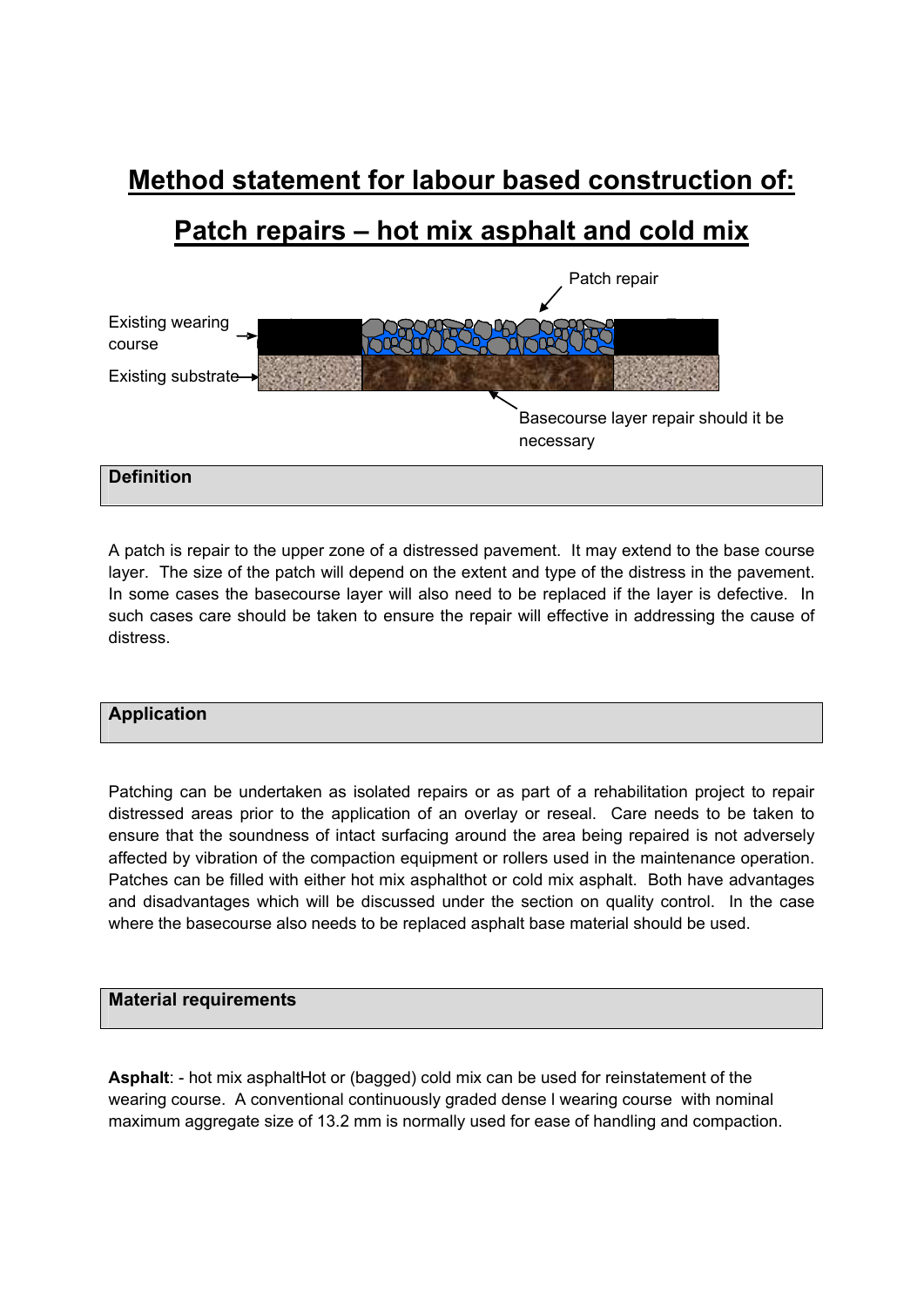Hot mix asphalt base material of maximum nominal size of 26.5 mm will normally be used in the deeper zones for base course replacement .

**Prime or Bitumen emulsion:** - Diluted anionic stablemix grade 60% bitumen emulsion is recommended as a tack coat for patching as it breaks more rapidly thereby allowing the repair to be carried out in a sinlgle operation.

**Solvent/water**: - used to clean the equipment after use. If an emulsion is used they can be washed off with water. Solvents will be required if a cutback bitumen prime is used.

**Sealant**: - to cover the patch once fixed to prevent moisture ingress at the edges and seal off the top surface.

# **Plant and equipment requirements**

| Item                                         | Number of items |
|----------------------------------------------|-----------------|
| Tape measure                                 |                 |
| Crayons                                      | 1 box           |
| Straight edge                                | 1               |
|                                              |                 |
| Shovels                                      | $\overline{2}$  |
|                                              |                 |
| <b>Broom</b>                                 | $\overline{2}$  |
| <b>Block brush</b>                           | 1               |
|                                              |                 |
| Hand stamper                                 | 1               |
|                                              |                 |
| Rake                                         | 1               |
| Roller (pedestrian or small sidewalk roller) |                 |

#### **Labour requirements**

Below is the typical composition of a small maintenance team required to undertake patching. It is not possible to give an exact production rate for this work given the variability in the nature of the work being undertaken. It will depend on the patch sizes, depths and spacing., the extent of the area to be patched and traffic volumes.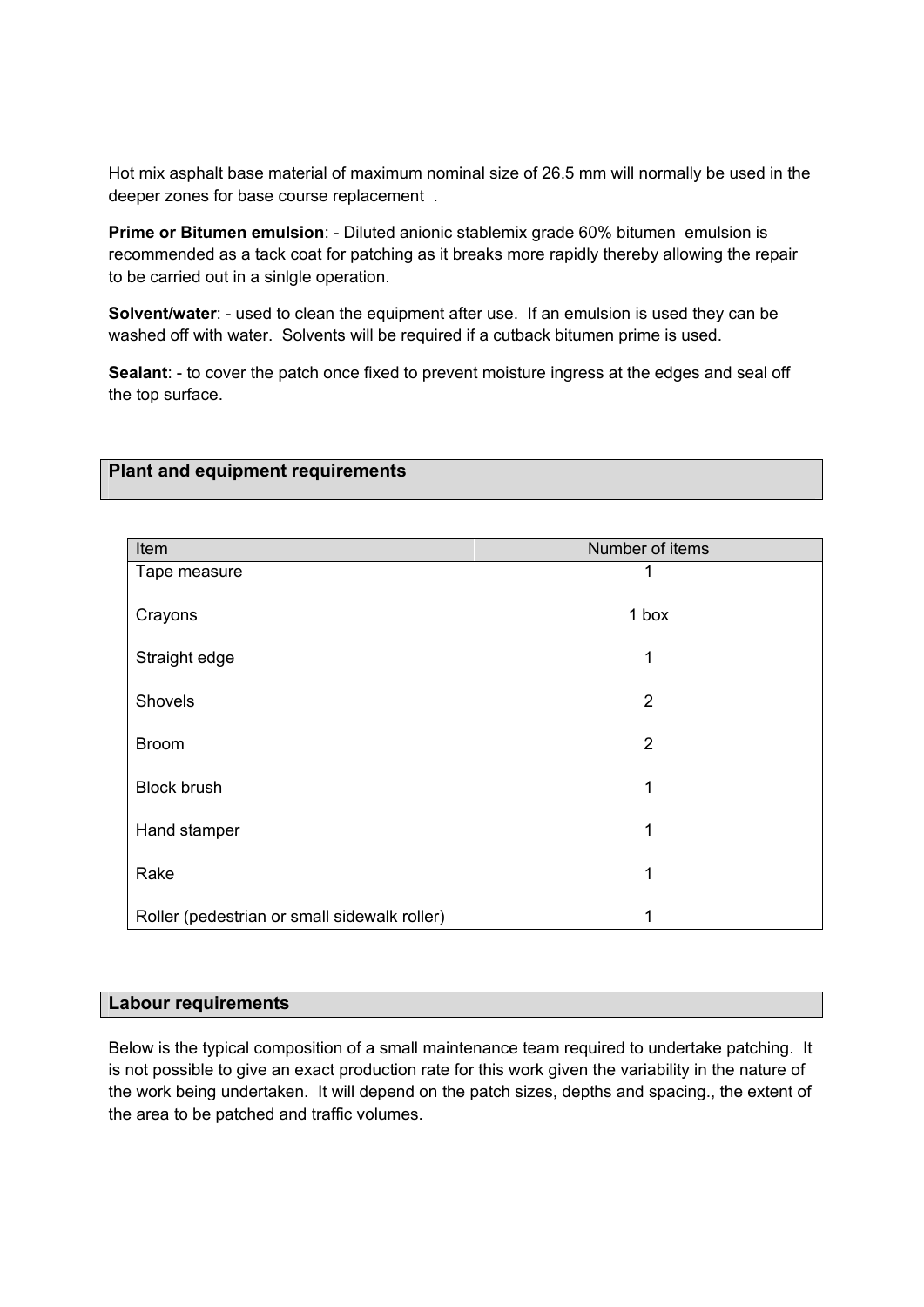| Activity       | Number of workers |
|----------------|-------------------|
| Supervisor     |                   |
| General labour |                   |

Additional labour will be required for traffic control. A minimum of 2 flag men should be deployed with appropriate signage to assist in this operation. Stop go signage and large cones or delineators will be required to demarcate the working area and make it safe for both workers and passing traffic.

# **Construction**

.

## **Traffic control**

The road will need to be barricaded off in the correct manner to allow for the work to be undertaken in a safe manner, especially where the work is undertaken under traffic. The signage may need to remain in place until the material has set and is hard enough to carry traffic loading. This operation needs to be coordinated by the supervisor to ensure the correct decision is made regarding the choice of asphalt wearing course to allow safe passage of traffic.

Should the patching be part of a rehabilitation contract, sections of road may well be closed off as part of the conditions of contract. In this case the traffic accommodation will already be taken care of.

#### **Site Preparation**

The damaged area that will be removed should be marked out using the straight edge and crayon. A tin of spray paint may also be used to demarcate the repair area. This marked out area should be in the shape of a square or rectangle with sides parallel to the road edge. Care should be taken to ensure that the area marked out covers the full extent of the distressed zone.

#### **Excavation and preparation**

Using a pick, the surfacing should chipped out up to the edge of the crayon markings. This may require that some sound surfacing will have to be removed. All the loose material should be removed to a depth of at least 40 mm if only surface damage is being repaired. Should the base layer also need to be replaced this process of material removal should extend to the top of the subbase. The lower layer should not be disturbed by the picking action. The exposed areas should be broomed to remove all loose material and dust and to ensure that a good bond of the backfilling material to the existing pavement layers.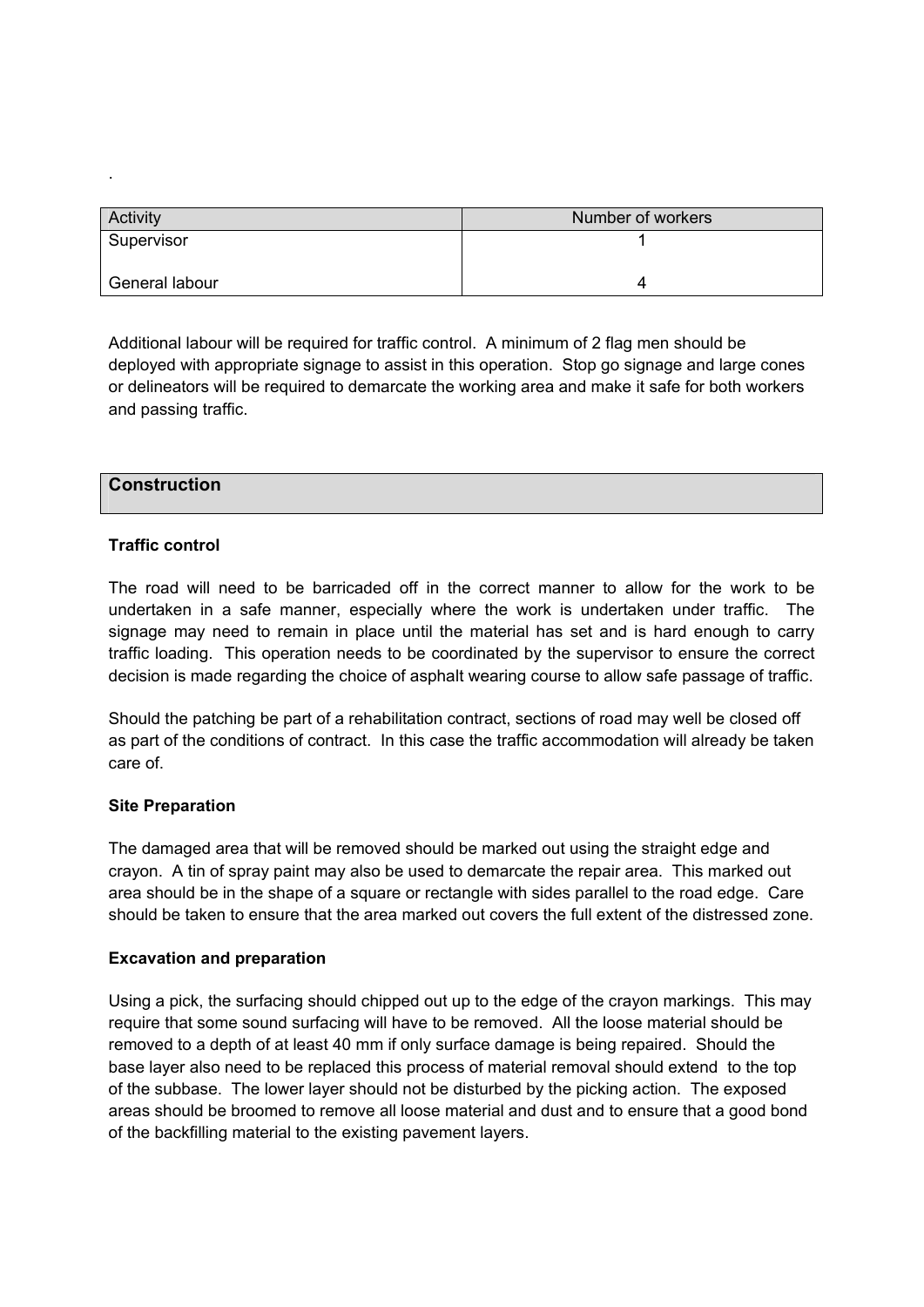Using the block brush the entire exposed surface should be painted with the diluted emulsion (50/50 with water) to ensure a good bond between the asphalt and the existing material both on the sides and the bottom of the opened area. The prime must not be applied in such a thick later as to leave pools at the bottom of the area. A thin, uniformly applied layer will suffice.

## **Backfilling the patch**

Where the base course has been removed the hotmix apshlat base material will be placed first. For replacing the existing wearing course, either hot mix asphalthot mix or cold mix asphalt can be used. Although the basic principles apply to both, some differences will be highlighted below.

## **Backfilling and compaction with hot mix asphalt base**

The same principles apply as for the wearing courses detailed below with regards to temperature and quantities ordered. The temperature loss is less of an issue than for wearing courses given the larger stone aggregate size in the asphalt. Consequently the asphalt piles will tend to retain its temperature for longer periods. Nevertheless, it is still critically important to ensure that the temperature of the asphalt base material is higher than 120 $\mathrm{^{\circ}C}$  before commencing with the patch work.

The top of the compacted asphalt layer should be as to allow for a wearing course layer thickness of 40 mm on top of the base. The wearing course will be placed once compaction and finishing of the base layer has been completed and, preferably having been allowed to cool overnight.

A roller should be used to compact the asphalt base if the if the area of repair permits, otherwise a plate compactor can be used. A hand stamper should be used to tuck the edges down flush with the top surface of the base layer. This will ensure a neat 90 degree edge joint for the wearing course.

# **Backfilling and compaction of hot mix asphalt wearing course**

The temperature of the hot mix asphalt must be maintained for the edge break to be effectively repaired. It should be kept covered with a tarpaulin in heaps large enough to retain the heat for as long as is necessary. To avoid wastage only required quantities should be ordered. Once the temperature of the asphalt has fallen below 120  $^{\circ}$ C it becomes unworkable.

hot mix asphalthot mix asphalthot mix asphaltThe hot mix asphalt should be dumped as close to the area where it is required to reduce double handling and also to ensure the there is minimal temperature loss.

After placing the hot mix asphalt it should be raked level. A certain amount of compaction should be allowed for by leaving the hot mix asphalt about 10 mm proud of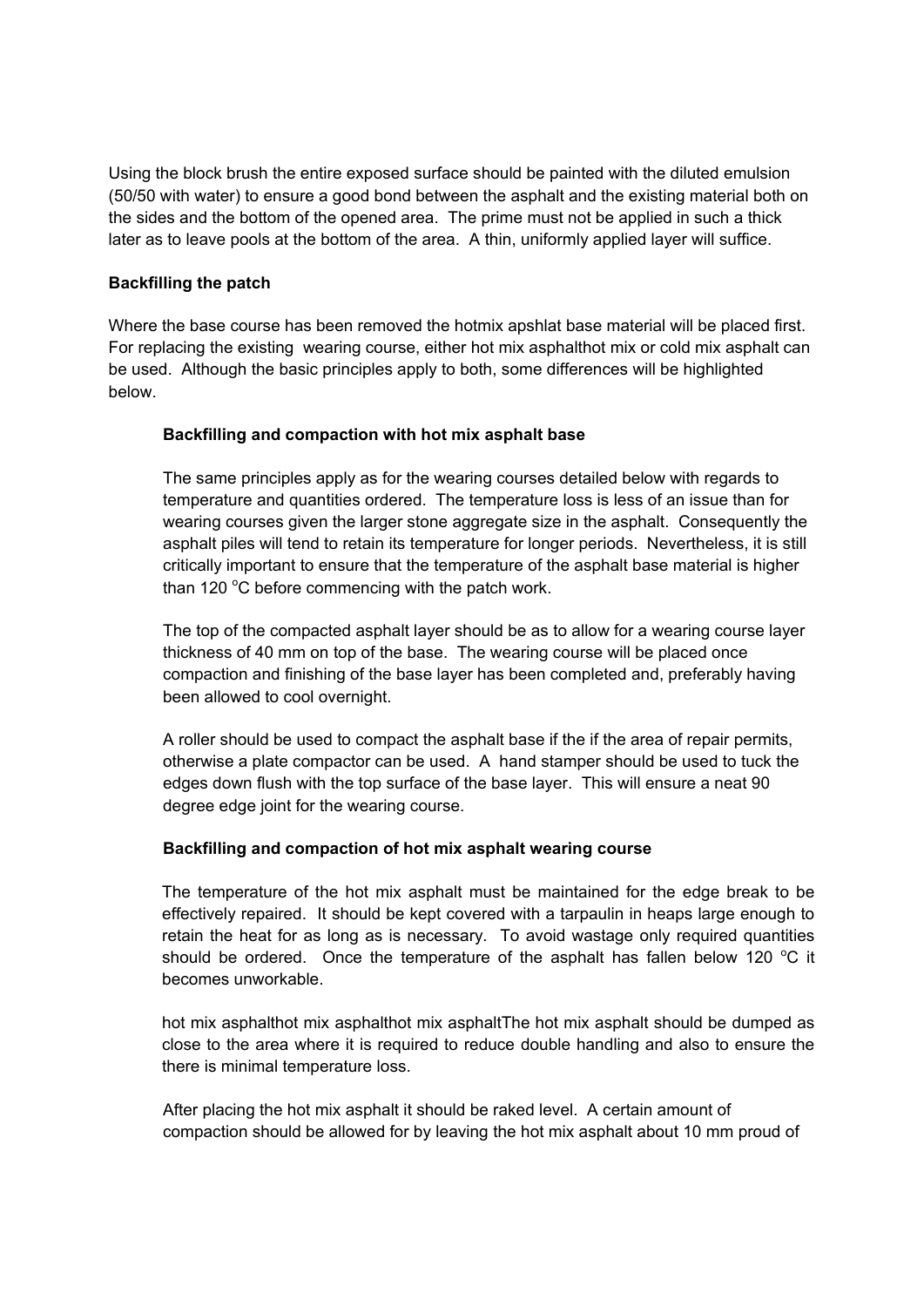the existing road surface. Use is made of the existing road edge as a guide for the required level. Compaction with the roller should commence, starting from the outer edge working towards the centre of the road. The surface of the compacted layer should be tightly knit together with no visible holes or large voids. Care should be taken not to damage the surrounding surfacing with compaction vibration as this may lead to further pavement distress. The surface should be checked for level with the straight edge. It is preferable to have the material slightly proud to creating a hollow. The proud surface will allow for some additional compaction under traffic especially in the wheel paths of the vehicles.

All loose material should be swept from the surface. To ensure that the patch is waterproof, a sealant should be painted onto the surface to seal off all surface cavities as well as the joint between the existing surfacing and the patch. This will ensure that the repaired patch is waterproof and will not allow water to seep into it.

The hot mix asphalt filled patch can be opened to traffic immediately after the sealant has set. A sprinkling of fine dust of sand can be placed over the sealant to assist in the drying process and preventing the sealant from being spread by the vehicles tyres. This action will ensure that the operation is left looking neat and tidy.

# **Backfilling and compaction with cold mix asphalt**

Having measured the quantity of wearing course required, the corresponding number of bags are opened and the material exposed to sunlight for some time to warm up and become sufficiently workable for it to be laid and compacted.

The compaction of the repair is the same as that for hot mix asphalt.

It should be noted that where cold mix is used, it should not be opened to traffic immediately after completion because the volatiles in the cold mix still need to evaporate for the mix to stiffen. If at all possible traffic should be kept off the repaired edge break until the following day.

#### **Cleaning up and moving on**

All the tools should be cleaned after each patch repair to prevent any build up of emulsion and asphalt of the spades and rakes. The block brush should be kept in water during the repair operations and thoroughly rinsed at the end of each day.

#### .**Quality control**

Regarding the selection of asphalt the following factors should be considered: